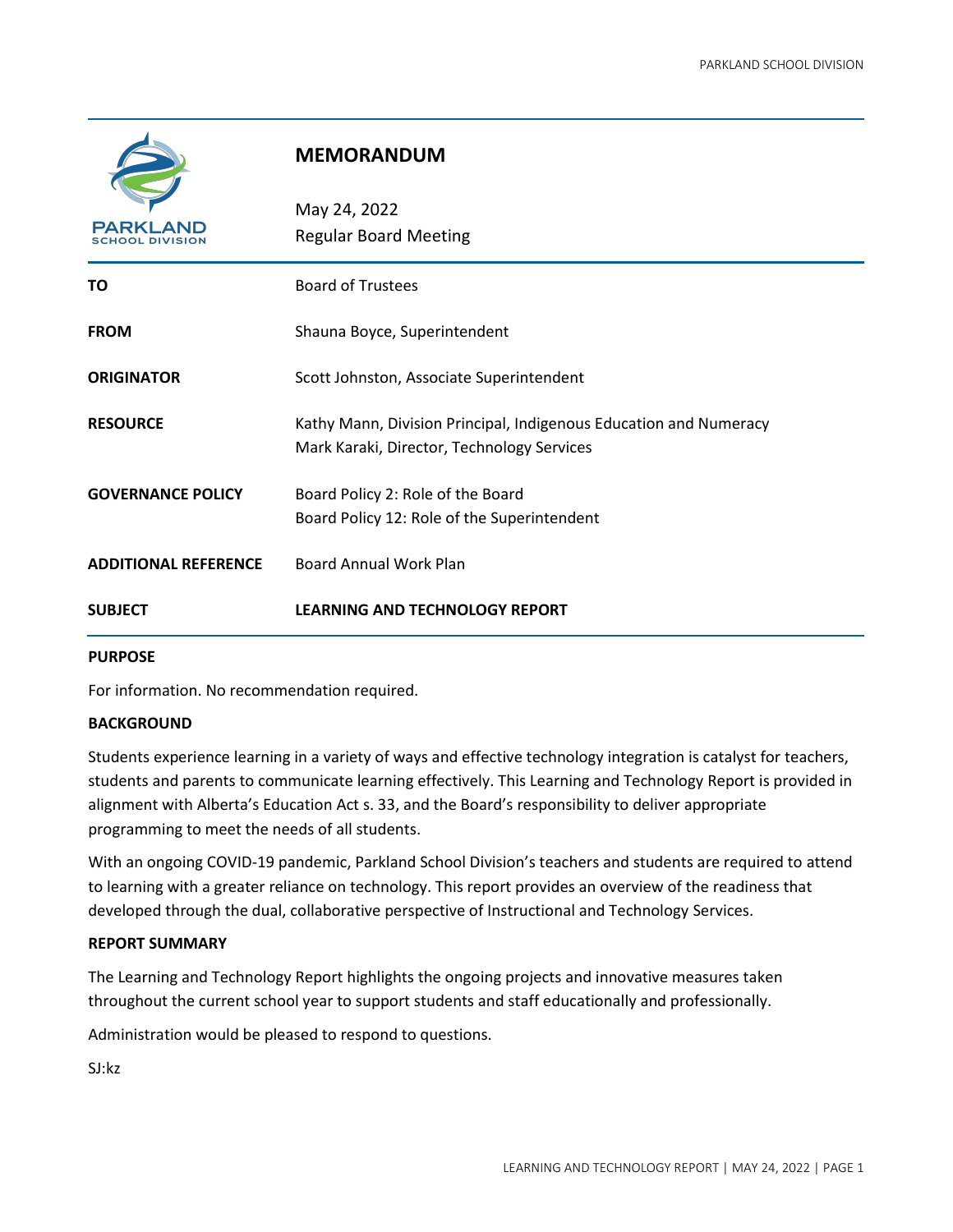

# **LEARNING AND TECHNOLOGY REPORT**

**Presented to the Board of Trustees, May 24, 2022**

Scott Johnston, Associate Superintendent, Education and System Services Resources: Katherine Mann, Division Principal, Indigenous Education and Numeracy Mark Karaki, Director, Technology Services

*Our Students Possess the confidence, resilience, insight and skills required to thrive in, and positively impact, the world.*

## BACKGROUND

In Parkland School Division, the use of technology continues as an essential aspect of educational and professional life. Staff and students use the power of technology in a purposeful and meaningful way to deepen understanding and demonstrate learning.

In the wake of pandemic learning, Parkland School Division continued to evolve and innovate in the use of educational technology. We utilize technology to facilitate collaboration and professional development as well as adapt instruction and resources to meet the needs of our students. This has also led to an increasing awareness of the need for systems and processes to ensure that we have safe and secure online learning environments for staff and students.

This Learning and Technology Report represents the duality of technology services and technology education. It is essential to review how technology is utilized to improve education and also how the application of technology is supported throughout the Division.

## **INSTRUCTIONAL HIGHLIGHTS AND FUTURE FOCUS**

## COLLABORATION AND PROFESSIONAL DEVELOPMENT

Access to online meetings continues to be an important part of how we collaborate and offer professional development in Parkland School Division. In reviewing the data collected through our PD registration system (Eventbrite), Parkland School Division has offered 63 professional development sessions since the beginning of November. Of those sessions, 62% were offered in an online environment. Online meetings also continue to be a way that professional colleagues connect with each other, saving time and travel.

## APPLICATIONS FOR EDUCATION

Parkland School Division continues to selectively utilize applications to support instruction in the classroom. Applications such as online reading and math programs allow teachers to differentiate their instruction, and provide center work for students while they engage in small group instruction. As well, educators continue to make use of Google Classrooms as a Learning Management System. Parkland School Division currently has 3,283 active Google Classrooms.

Instructional Services continues to offer Digital Art lessons to schools online. These lessons instruct students on how to use digital tools to create art, as well as provide an opportunity to learn about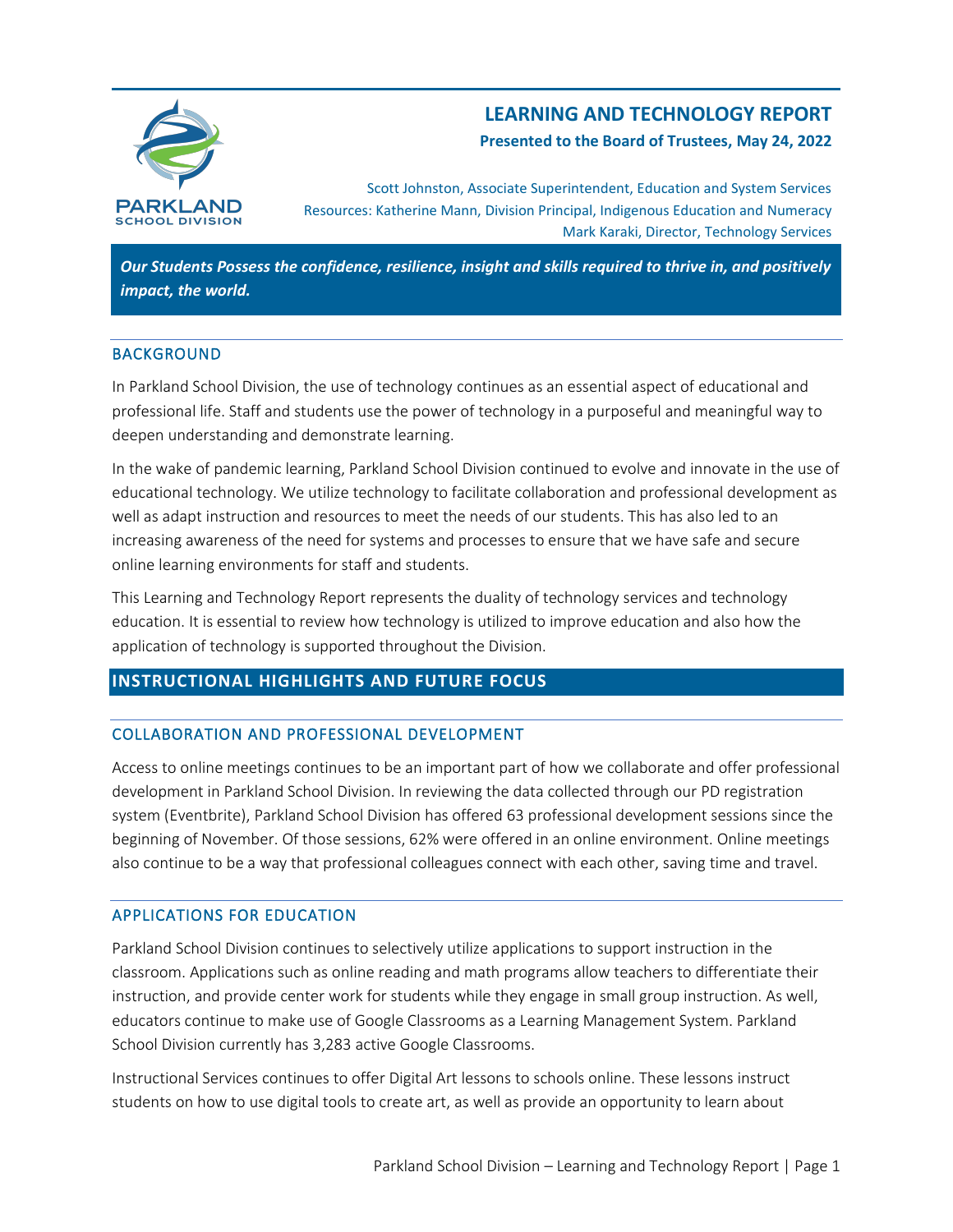Indigenous and Black artists. The department has also coordinated the second year of the Visual Arts Celebration in an online format.

Instructional Services maintains an approved list of sites and applications as well as an *Accessibility Feature Comparison Chart* that allows teachers to quickly see at a glance how different platforms provide access to different accessibility and assistive technology features. Training is also provided to teachers on how to access assistive technology features in the classroom.

## PRIVACY INFORMATION ASSESSMENTS

Parkland School Division is involved in a Provincial Steering Committee to provide a provincial strategy for evaluating software as required by the *Freedom of Information and Privacy* (FOIP) Act. The intent is to operate under a collaborative model with shareable access to project resources that can be accessed by any School Authority.

The goals of the project include providing templates and exemplars for the most commonly used software, to build capacity of school authorities to meet requirements of the *FOIP Act* and to provide a system with inherent sustainability. Steering committee representatives have included Parkland School Division, Edmonton School Division, the Alberta Technology Leaders in Education (ATLE) Board, Regional Consortia, legal expertise, a Privacy Consortia Group, Cenera, the Office of the Information and Privacy Commissioner of Alberta, and the Alberta Teachers Association. ATLE offers initial seed funding to interested jurisdictions to attend training, offer resources and templates. This project will commence in the Fall of 2022 with more information to come in June.

## RESOURCE CREATION AND CURATION

For the remainder of this year and into the foreseeable future, Instructional Services will be tasked with the curation and creation of resources to support curriculum implementation. The digital resources currently provided by Alberta Education are limited and not sufficiently robust and comprehensive to support quality learning. Parkland School Division is currently working to create resources that will include presentation slides and video tutorials to guide teachers in their delivery of the new curriculum.

## VIRTUAL LEARNING

Parkland School Division continues to provide choice for families who desire at-home learning with Virtual Learning supports. Our Virtual Learning program continues to provide quality education under the umbrella of the *Connections for Learning* programs.

Additional Highlights

- Ongoing support exists for access to online resources in all subject areas and grade levels;
- Facilitated the development of Parkland-created teacher resources, housed within a shared (Google Shared) drive to ensure that vetted resources are easily available;
- Significant updates over the school year to Google applications within Google Workspace for Education that enable teachers and students to harness more effective research, networking and collaboration opportunities;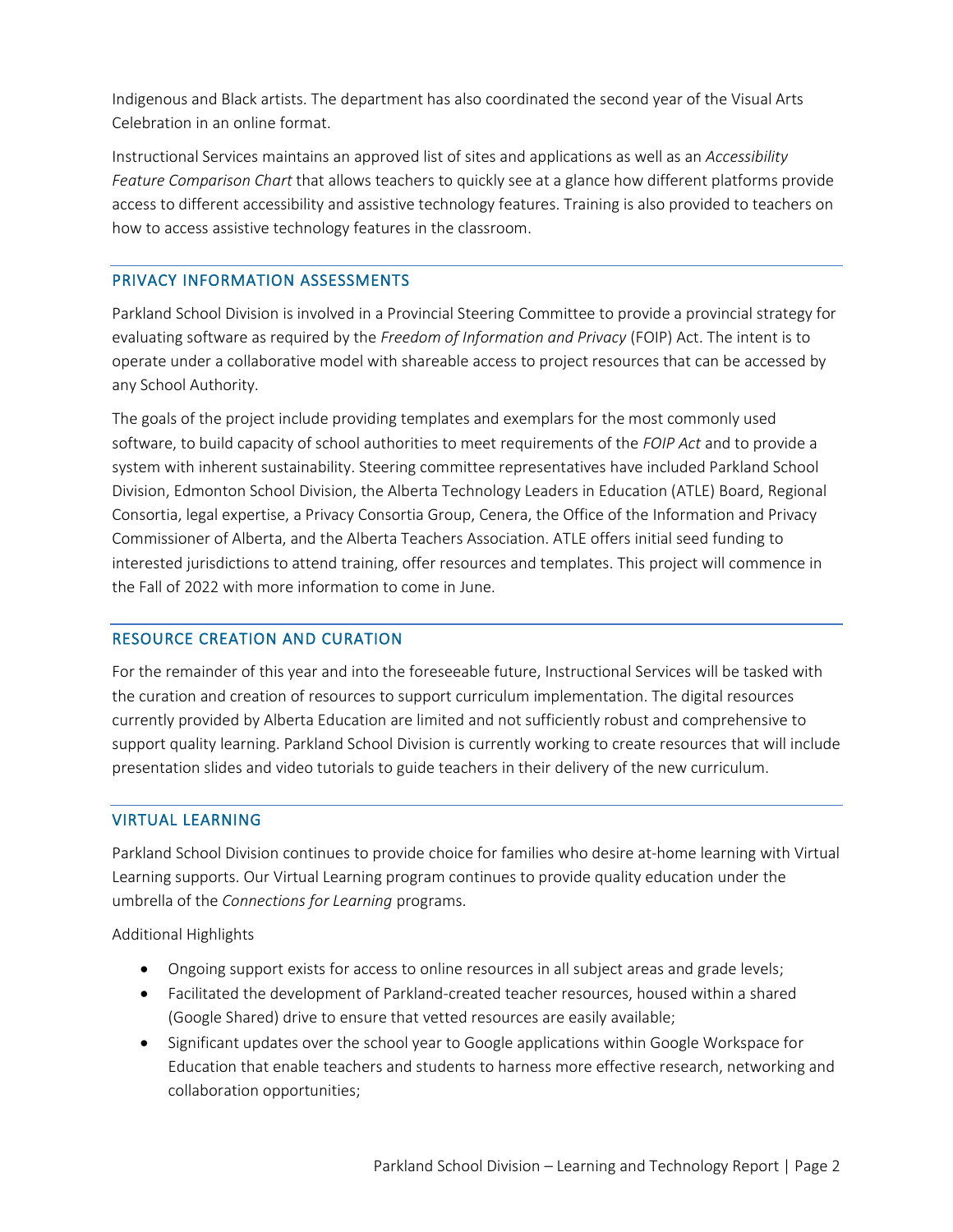- Continued in-class training by our Science, Technology, Engineering and Math Facilitator, to various classrooms throughout the district, in a series of student workshops;
- Celebration of specific educational weeks such as Media Literacy Week, Computer Science Week, and Métis Week with various online resources, experts;
- Celebration of Visual Arts was once again held virtually. 1100+ student pieces of artwork were displayed on the public website.

# **TECHNOLOGY SERVICES HIGHLIGHTS AND FUTURE FOCUS**

From the start of the 2021 school year, the Technology Services team primarily focused on providing excellent service and support to the staff and students of Parkland School Division. During this year, Technology Services initiated and completed a number of significant projects.

## A FOCUS ON CYBERSECURITY

The threat environment on the internet is on the rise. Theft of information through phishing, malware and ransomware attacks can result in monetary and reputation loss as well as the ability to conduct business. Requirements laid out by our insurance provider put Cybersecurity at the center of attention for Technology Services.

The Alberta Risk Managed Insurance Consortium (ARMIC) developed A Cybersecurity Implementation Roadmap in conjunction with Alberta Technology Leaders in Education (ATLE) groups. In response to the increased security requirements, Technology Services implemented the following Cybersecurity items.

- 1. Multifactor Authentication for all user accounts on all compatible services. (Users provide two or more login verification factors to gain access (for example: password and SMS message code for Gmail Authentication);
- 2. Privileged Access Management (PAM) Technology Services implemented additional security tools to secure our technology administrative accounts. We established network connectivity and organization improvements to limit access between internal networks.
- 3. Endpoint Detection and Response (EDR) Technology Services enhanced Antivirus and Security application; these are installed on all PSD laptops, desktops and servers. This application provides continuous monitoring, analysis and automated remediation of threats.
- 4. Managed Vulnerabilities Technology Services scheduled a thorough review and ongoing security monitoring of firewall and publicly available resources (For example: Powerschool and existing Websites)

## NETWORK IMPROVEMENTS

Strong cybersecurity depends on a robust network. In addition to our cybersecurity work, Technology Services implemented a number of improvements to other components of the PSD network.

1. Wireless upgrade – Technology Services completed the deployment and subsequent upgrade to a newer Wi-Fi 6 (802.11ax) wireless network. These wireless access points have higher throughput, lower latency, higher capacity, and increased coverage for our increasing quantity of devices. In alignment with the wireless access point upgrade, all of the interconnected switches also needed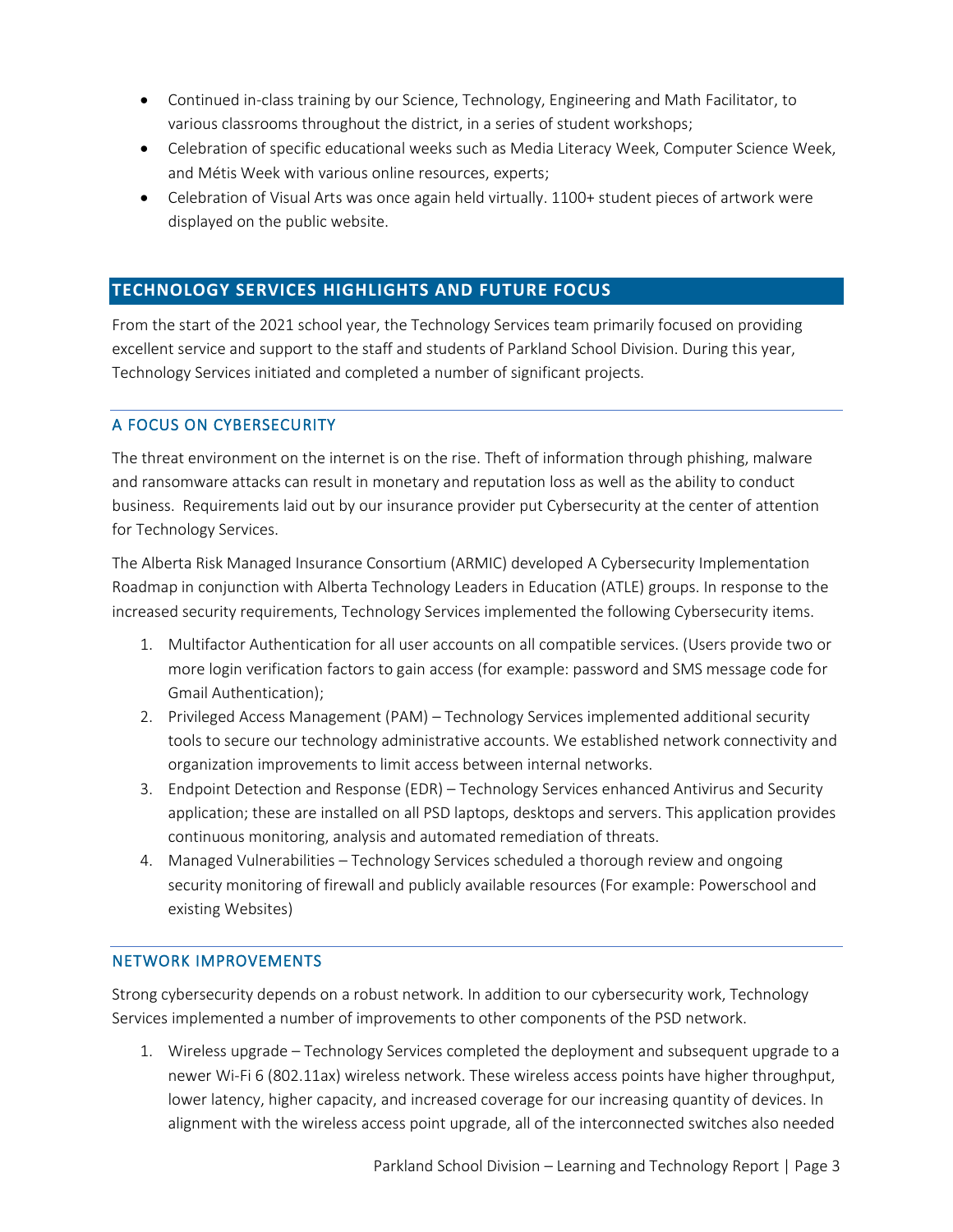to be upgraded. Just under 500 wireless access points and 50 switches were replaced at 26 PSD buildings.

2. Supernet 2.0 upgrade - As part of Bell Canada's national *Supernet* upgrade project, all sites received upgraded network connectivity. The hardware upgrades of the *Supernet* devices will allow for higher capacity and more reliable connectivity.

## **DEVICES**

Parkland School Division embarked on a large-scale device evergreen initiative this school year for many devices that were considered to be at end-of-life. This means that the device is no longer supported through its vendor services, and this may generate system vulnerabilities. Technology services received, provisioned and deployed hundreds of devices leading into the 21-22 school year; including:

- 1. Nine school servers,
- 2. 300 laptops, 300 monitors, and 1,200 Chromebooks, and
- 3. 130 iPads.

Current Device Counts:

| Device            | 2021-2022 | 2020-2021 | Change |
|-------------------|-----------|-----------|--------|
| Windows Computers | 2,745     | 2,646     | $+99$  |
| Chrome Devices    | 6,336     | 6,159     | $+177$ |
| Apple Devices     | 2,191     | 1,802     | $+389$ |

## OUR STUDENT INFORMATION SYSTEM

Improving our student registration system existed as the main focus for our Student Information Team. After a successful pilot of the RSVP registration portal, the product was reviewed and analyzed by key stakeholders at PSD. The decision was made to move forward and use the RSVP system instead of the cumbersome PowerSchool Enrollment system.

PowerSchool Enrollment was the primary registration product for approximately 4 years. There were many ongoing data and technical challenges throughout this time period. PowerSchool Enrolment also came with a significant cost to PSD of over \$50,000.00 per year.

Parkland School Division's unique transportation environment includes the necessity to register non-PSD students. The complexity of multiple school division registration, integrating billing, and PSD's diverse programming (CFL), created problematic data situations with the restrictive "one solution fits" all PowerSchool Enrollment.

With the RSVP solution we are able to fully customize the registration portal and the output data workflows for all of the systems at PSD. The bulk of the registration rush to date has been completed.

The Student Information System team has already engaged the schools to implement the requested enhancements to the administrative data tools and the 23-24 registration portal.